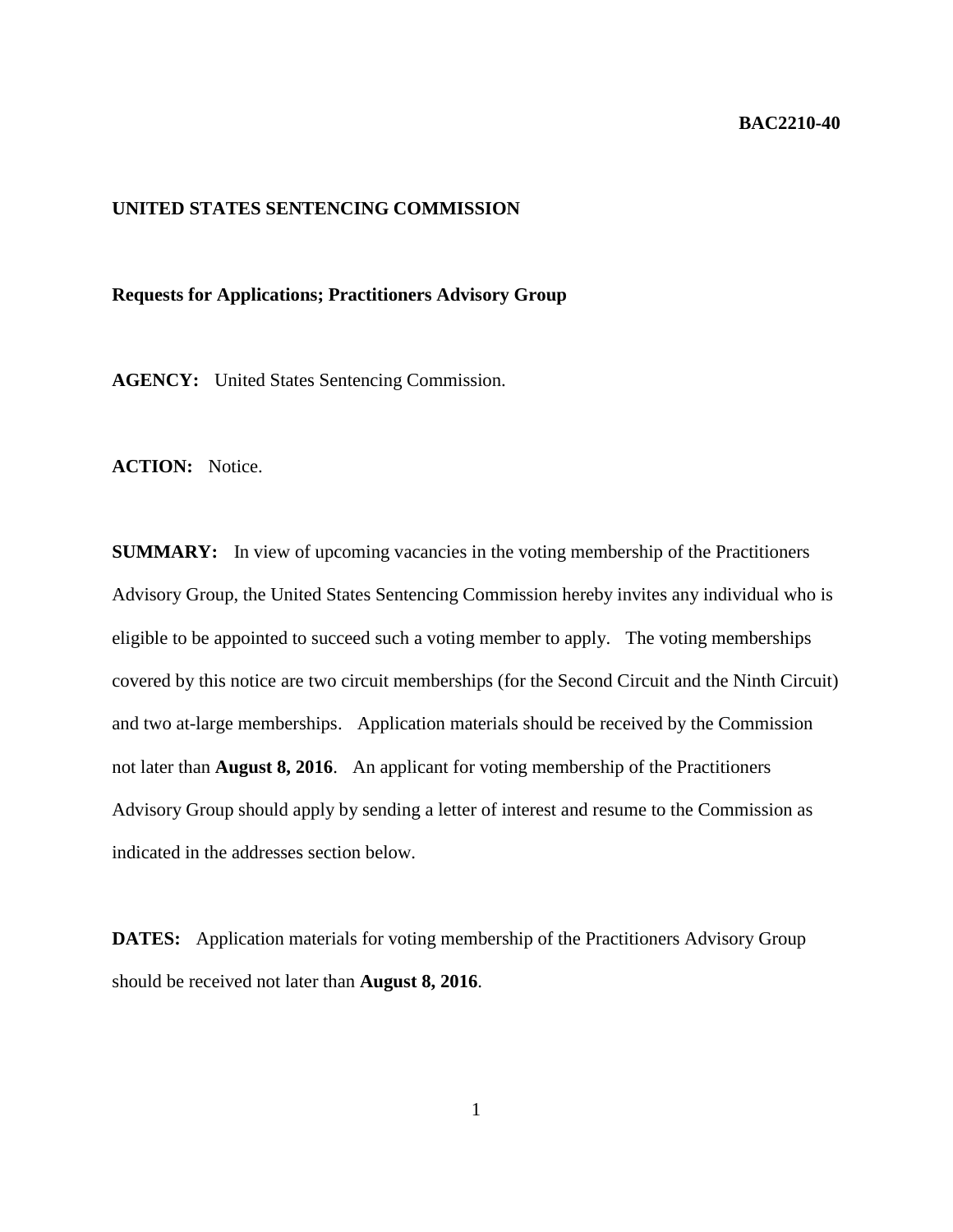**ADDRESSES:** An applicant for voting membership of the Practitioners Advisory Group should apply by sending a letter of interest and resume to the Commission by electronic mail or regular mail. The email address is [pubaffairs@ussc.gov.](mailto:pubaffairs@ussc.gov) The regular mail address is United States Sentencing Commission, One Columbus Circle, NE, Suite 2-500, South Lobby, Washington, DC 20002-8002, Attention: Public Affairs.

**FOR FURTHER INFORMATION CONTACT:** Christine Leonard, Director, Office of Legislative and Public Affairs, (202) 502-4500, [pubaffairs@ussc.gov.](mailto:pubaffairs@ussc.gov) More information about the Practitioners Advisory Group is available on the Commission's website at

[www.ussc.gov/advisory-groups.](http://www.ussc.gov/advisory-groups)

**SUPPLEMENTARY INFORMATION:** The Practitioners Advisory Group of the United States Sentencing Commission is a standing advisory group of the United States Sentencing Commission pursuant to 28 U.S.C. § 995 and Rule 5.4 of the Commission's Rules of Practice and Procedure. Under the charter for the advisory group, the purpose of the advisory group is (1) to assist the Commission in carrying out its statutory responsibilities under 28 U.S.C. § 994(o); (2) to provide to the Commission its views on the Commission's activities and work, including proposed priorities and amendments; (3) to disseminate to defense attorneys, and to other professionals in the defense community, information regarding federal sentencing issues; and (4) to perform other related functions as the Commission requests. The advisory group consists of not more than 17 voting members, each of whom may serve not more than two consecutive three-year terms. Of those 17 voting members, one shall be Chair, one shall be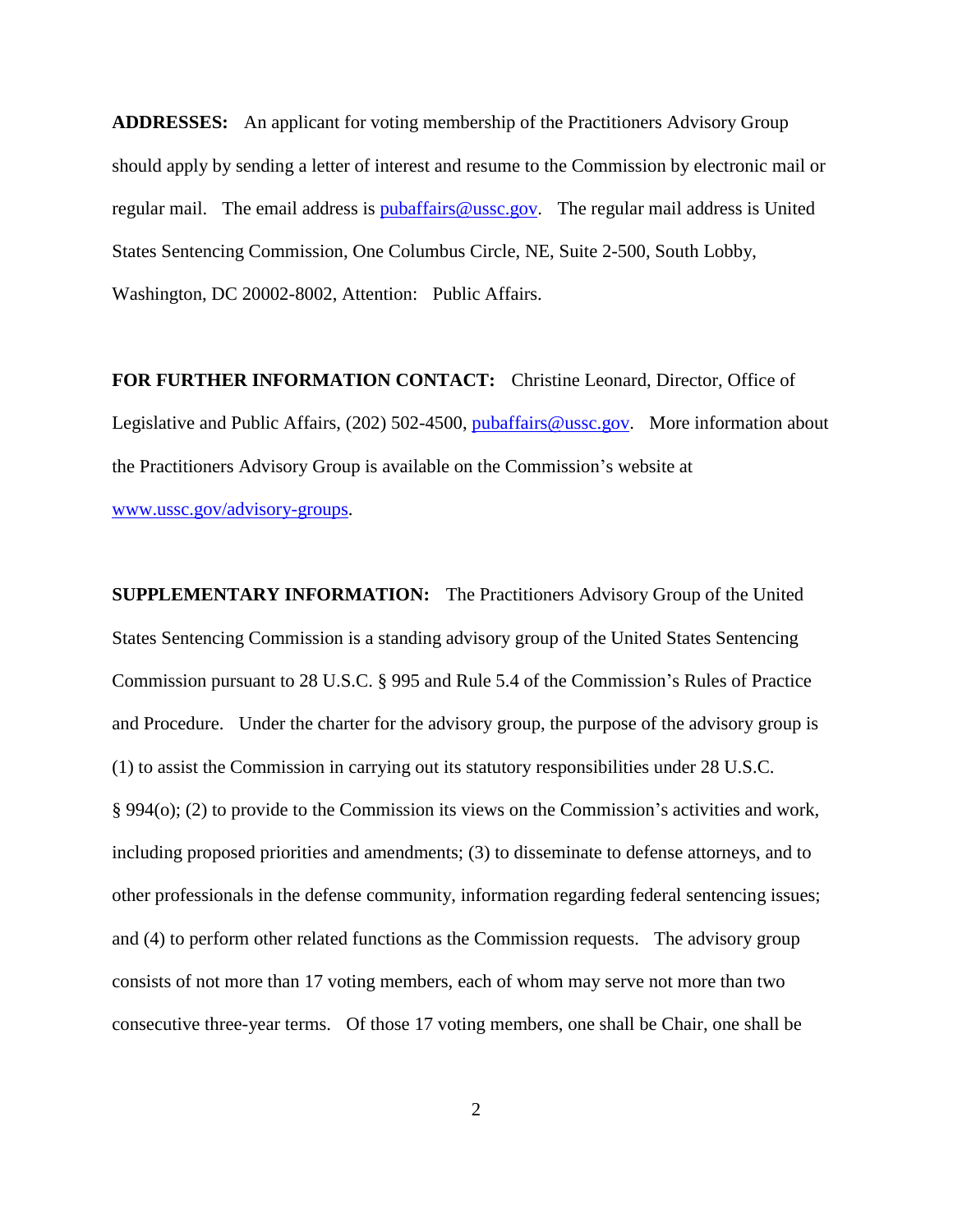Vice Chair, 12 shall be circuit members (one for each federal judicial circuit other than the Federal Circuit), and three shall be at-large members.

To be eligible to serve as a voting member, an individual must be an attorney who (1) devotes a substantial portion of his or her professional work to advocating the interests of privately-represented individuals, or of individuals represented by private practitioners through appointment under the Criminal Justice Act of 1964, within the federal criminal justice system; (2) has significant experience with federal sentencing or post-conviction issues related to criminal sentences; and (3) is in good standing of the highest court of the jurisdiction or jurisdictions in which he or she is admitted to practice. Additionally, to be eligible to serve as a circuit member, the individual's primary place of business or a substantial portion of his or her practice must be in the circuit concerned. Each voting member is appointed by the Commission.

The Commission invites any individual who is eligible to be appointed to a voting membership covered by this notice (*i.e.*, the circuit memberships for the Second Circuit and the Ninth Circuit, and the two at-large memberships) to apply by sending a letter of interest and a resume to the Commission as indicated in the ADDRESSES section above.

3